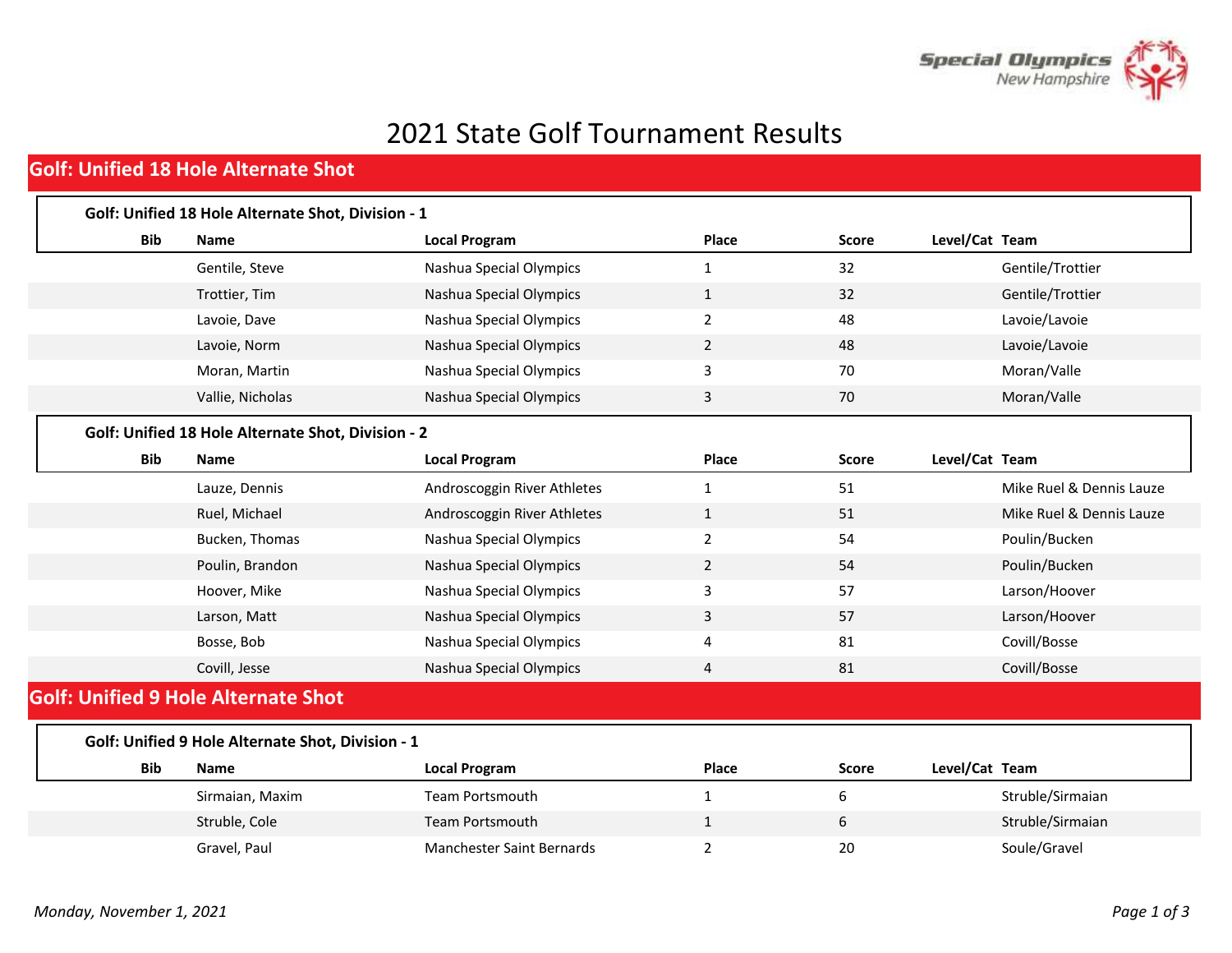|            | Kiritsy, John<br>Yatzus, Jeremy                   | Manchester Saint Bernards<br>Manchester Saint Bernards | $\mathbf{1}$<br>$\mathbf{1}$ | 15<br>15     |                | Yatzus/Kiritsky<br>Yatzus/Kiritsky |
|------------|---------------------------------------------------|--------------------------------------------------------|------------------------------|--------------|----------------|------------------------------------|
|            | Douglas, Albert                                   | Manchester Saint Bernards                              | $\overline{2}$               | 19           |                | Newcomb/Douglas                    |
|            | Newcomb, Jeffrey                                  | Manchester Saint Bernards                              | $\overline{2}$               | 19           |                | Newcomb/Douglas                    |
|            | Nelson, Missy                                     | Independent Scruggs                                    | 3                            | 24           |                | Scruggs/Nelson                     |
|            | Scruggs, Kelley Jon                               | Independent Scruggs                                    | 3                            | 24           |                | Scruggs/Nelson                     |
|            | Coviello, Amanda                                  | Manchester Saint Bernards                              | 4                            | 26           |                | Coviello/Olson                     |
|            | Olson, Steven                                     | Manchester Saint Bernards                              | 4                            | 26           |                | Coviello/Olson                     |
| <b>Bib</b> | <b>Name</b>                                       | <b>Local Program</b>                                   | Place                        | <b>Score</b> | Level/Cat Team |                                    |
|            | Golf: Unified 9 Hole Alternate Shot, Division - 3 |                                                        |                              |              |                |                                    |
|            | Hartigan, Isaac                                   | Nashua Special Olympics                                | $\mathbf{1}$                 | 28           |                | Hartigan/Overby                    |
|            | Liakos, Steve                                     | Manchester Saint Bernards                              | $\mathbf{1}$                 | 28           |                | Wells/Liakos                       |
|            |                                                   |                                                        |                              |              |                |                                    |
|            | Overby, Danny                                     | Nashua Special Olympics                                | $\mathbf{1}$                 | 28           |                | Hartigan/Overby                    |
|            | Wells, Kate                                       | Manchester Saint Bernards                              | $\mathbf{1}$                 | 28           |                | Wells/Liakos                       |
|            | Costa, Lauren                                     | Manchester Saint Bernards                              | 3                            | 31           |                | Costa/Ryan                         |
|            | Ryan, Bill                                        | Manchester Saint Bernards                              | 3                            | 31           |                | Costa/Ryan                         |
|            | Justason, Scott                                   | Nashua Special Olympics                                | 4                            | 32           |                | Justason/Morency                   |
|            | Morency, Jean                                     | Nashua Special Olympics                                | 4                            | 32           |                | Justason/Morency                   |
|            | Carminati, Sergio                                 | Nashua Special Olympics                                | 5                            | 34           |                | Carminati/Garavanian               |
|            | Garavanian, Gabe                                  | Nashua Special Olympics                                | 5                            | 34           |                | Carminati/Garavanian               |
|            | Herman, Paul                                      | Androscoggin River Athletes                            | 6                            | 42           |                | Jace Law & Paul Herman             |